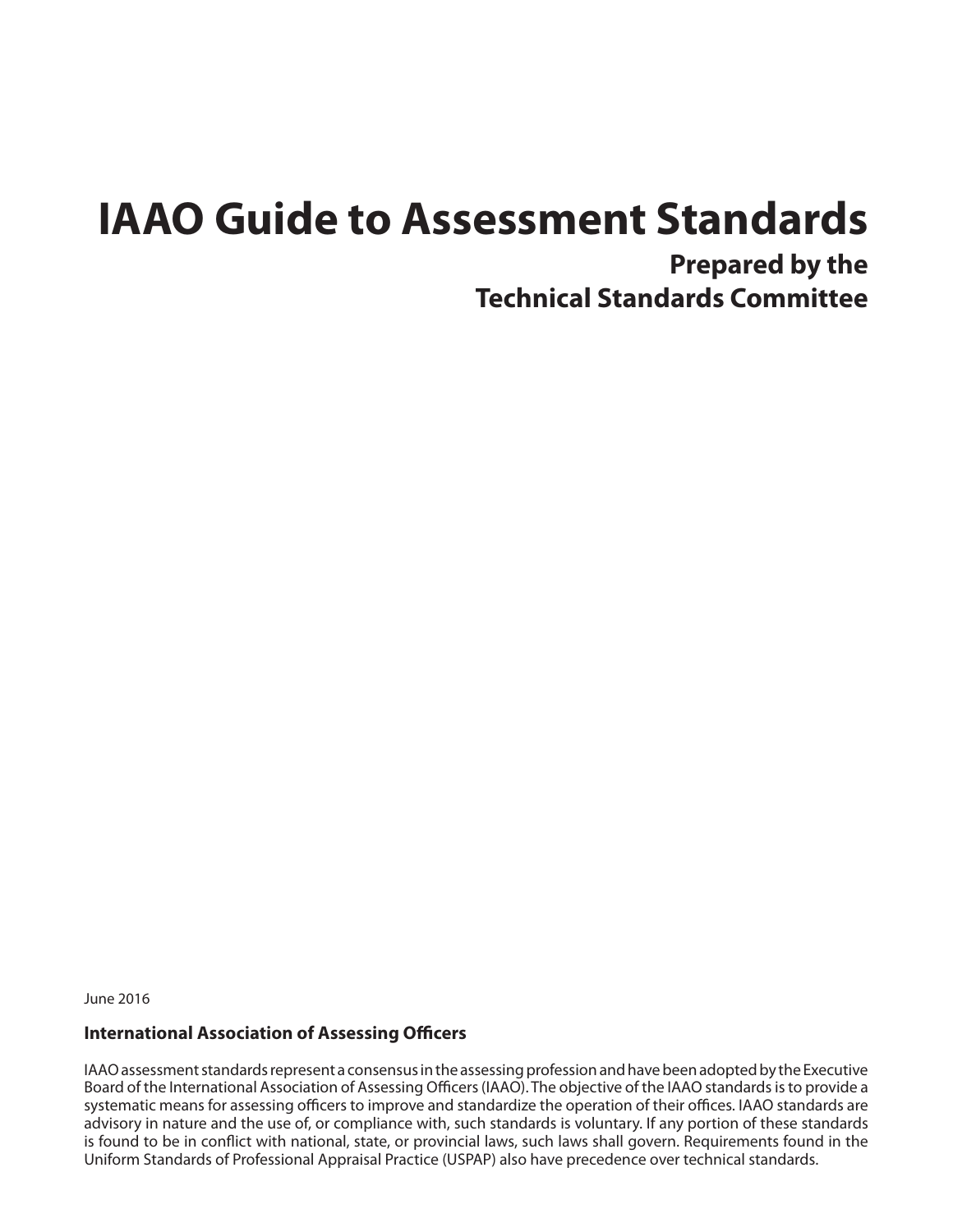#### **Acknowledgments**

At the time of the the 2016 revision update to the *Guide to Assessment Standards* the Technical Standards Subcommittee was composed of Alan Dornfest, AAS, Subcommittee Chair, Josh Myers, Carol Neihardt, associate member Wayne Forde, August Dettbarn, Bill Marchand, and Chris Bennett, staff liaison. The chair of the Research and Standards Committee was Doug Warr.

Published by International Association of Assessing Officers 314 W 10th St Kansas City, Missouri 64105-1616

816/701-8100 fax: 816/701-8149 http://www.iaao.org

ISBN 978-0-88329-222-8 Copyright © 2016 by the International Association of Assessing Officers All rights reserved.

No part of this publication may be reproduced in any form, in an electronic retrieval system or otherwise, without the prior written permission of the publisher. However, assessors wishing to use this standard for educating legislators and policymakers may photocopy it for limited distribution.

Printed in the United States of America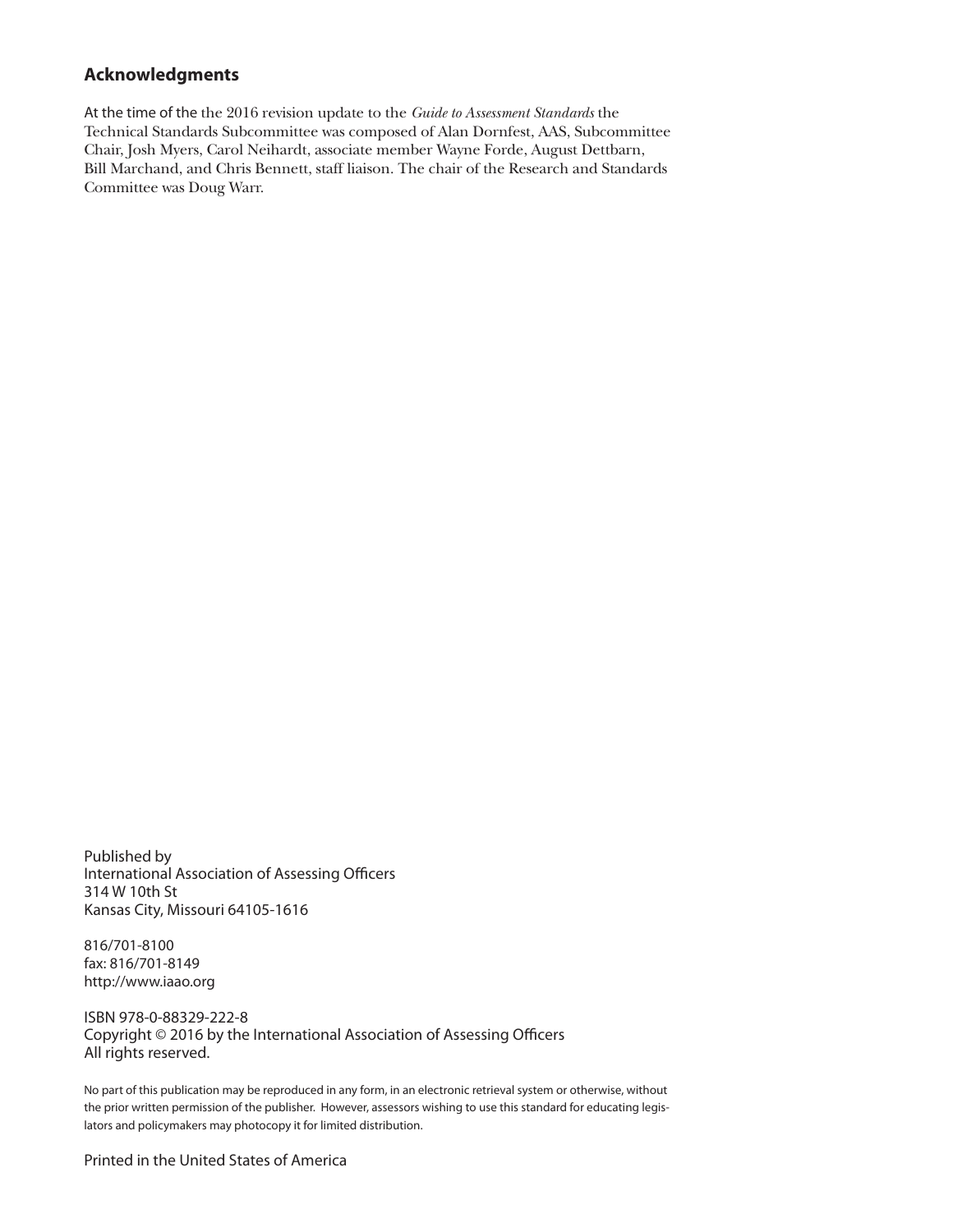$\overline{\phantom{a}}$ 

#### IAAO GUIDE TO ASSESSMENT STANDARDS-2016

| 4.2.1 Cadastral Maps, Parcel Identification, and Geographic Information Systems8 |  |
|----------------------------------------------------------------------------------|--|
|                                                                                  |  |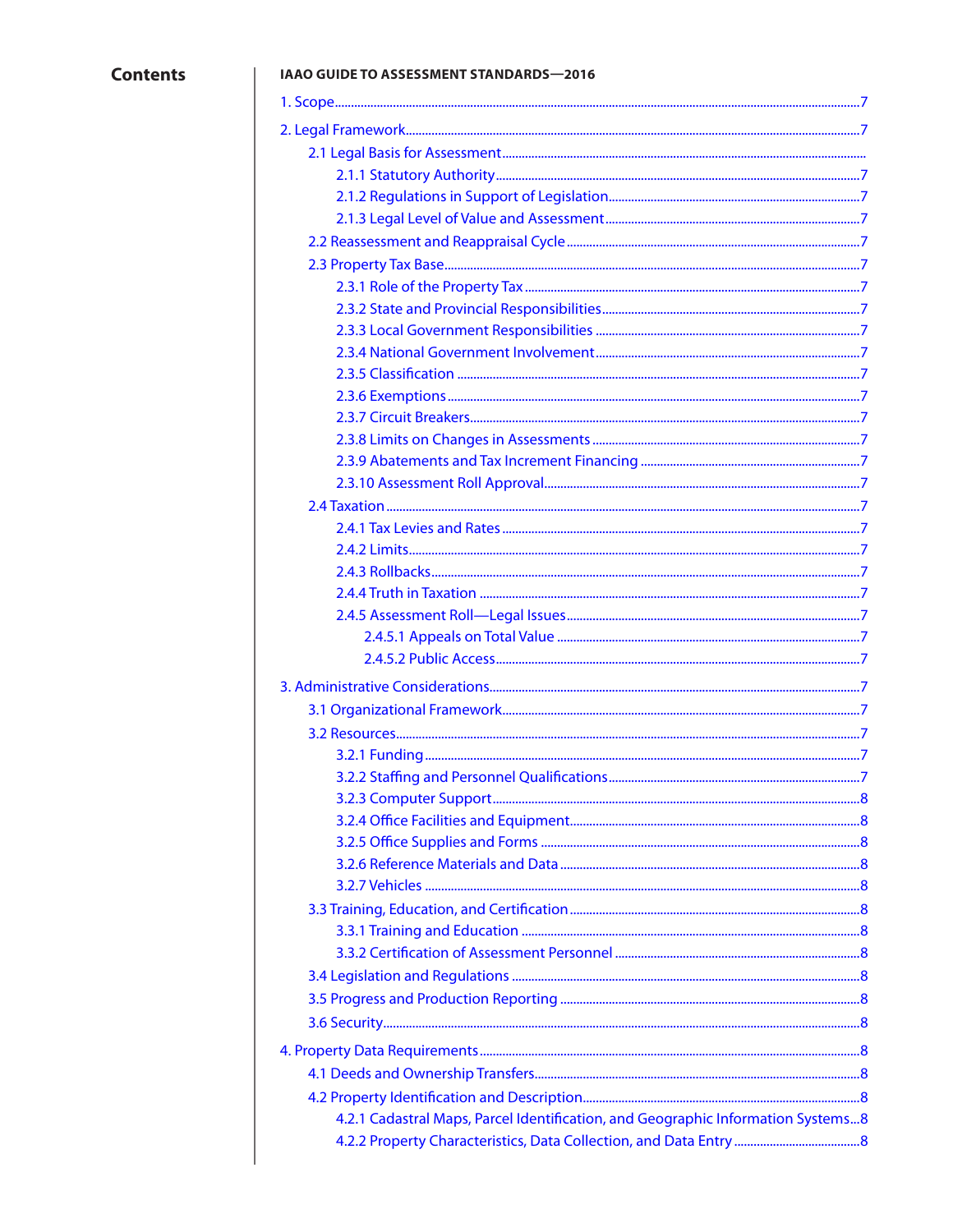### **Contents**

| 7.3 Software and Hardware for Computer-Assisted Mass Appraisal and Assessment |  |
|-------------------------------------------------------------------------------|--|
|                                                                               |  |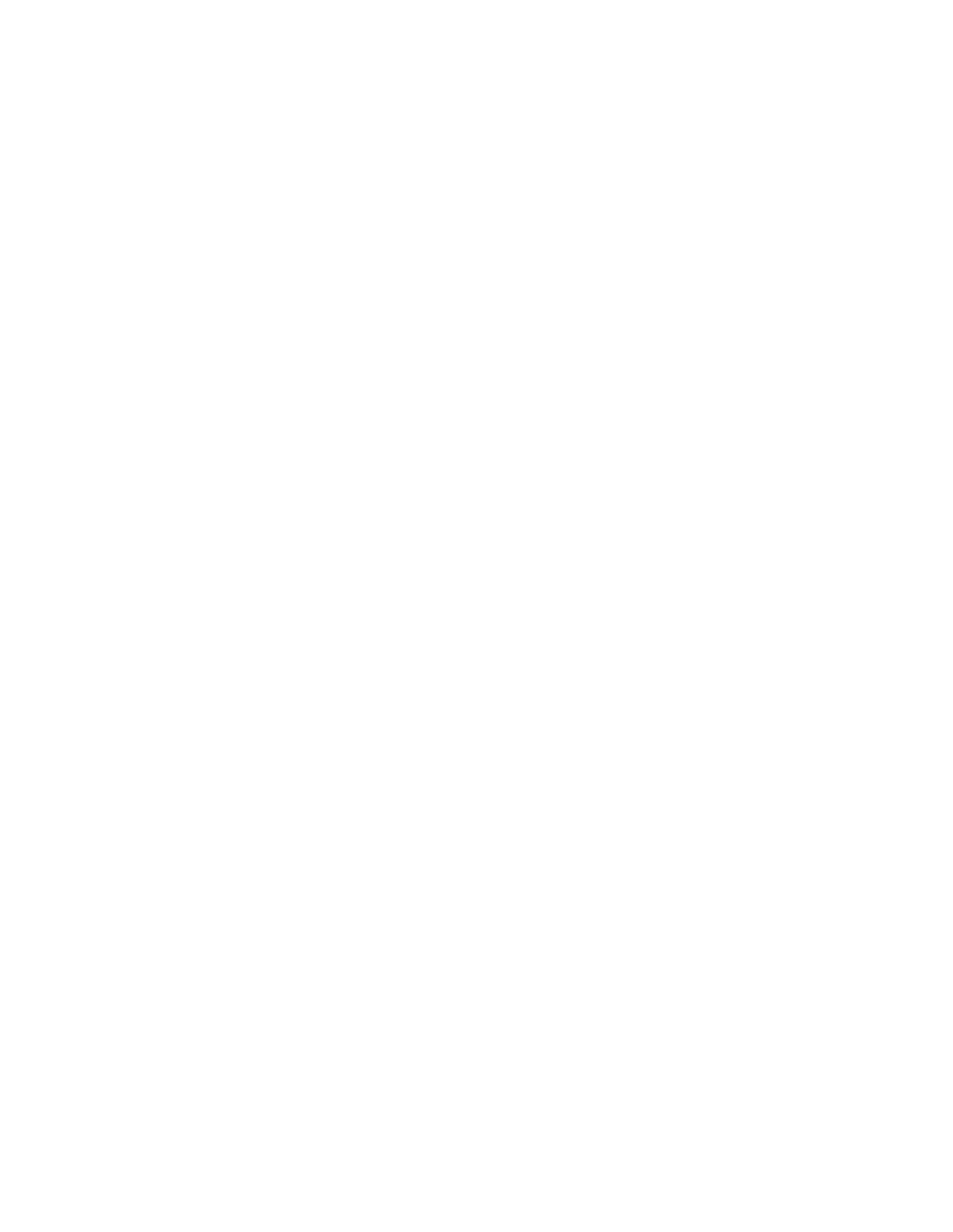# **IAAO Guide to Assessment Standards**

#### <span id="page-6-0"></span>**1. Scope**

This document is intended to serve as a subject index to IAAO standards that provide guidelines with respect to assessment administration. In addition to referencing standards, many of the items are discussed in detail in IAAO textbooks.

For additional guidance refer to state, provincial, and national statutes, constitutional provisions, regulations and case law.

#### **2. Legal Framework**

**2.1 Legal Basis for Assessment** *Standard on Property Tax Policy*

#### **2.1.1 Statutory Authority**

*Standard on Oversight Agency Responsibilities Standard on Property Tax Policy*

**2.1.2 Regulations in Support of Legislation** *Standard on Oversight Agency Responsibilities Standard on Property Tax Policy*

**2.1.3 Legal Level of Value and Assessment** *Standard on Property Tax Policy*

#### **2.2 Reassessment and Reappraisal Cycle**

*Standard on Mass Appraisal of Real Property Standard on Property Tax Policy Standard on Ratio Studies Standard on Verification and Adjustment of Sales*

#### **2.3 Property Tax Base**

**2.3.1 Role of the Property Tax** *Standard on Property Tax Policy*

**2.3.2 State and Provincial Responsibilities** *Standard on Oversight Agency Responsibilities Standard on Property Tax Policy*

**2.3.3 Local Government Responsibilities** *Standard on Property Tax Policy*

**2.3.4 National Government Involvement** *Standard on Property Tax Policy Standard on the Valuation of Properties Affected by Environmental Contamination*

**2.3.5 Classification** *Standard on Property Tax Policy*

**2.3.6 Exemptions** *Standard on Property Tax Policy*

**2.3.7 Circuit Breakers** *Standard on Property Tax Policy*

**2.3.8 Limits on Changes in Assessments** *Standard on Property Tax Policy*

**2.3.9 Abatements and Tax Increment Financing** *Standard on Property Tax Policy*

#### **2.3.10 Assessment Roll Approval**

*Standard on Oversight Agency Responsibilities Standard on Property Tax Policy*

#### **2.4 Taxation**

**2.4.1 Tax Levies and Rates** *Standard on Property Tax Policy*

**2.4.2 Limits**

*Standard on Property Tax Policy* **2.4.3 Rollbacks**

*Standard on Property Tax Policy*

**2.4.4 Truth in Taxation** *Standard on Property Tax Policy*

**2.4.5 Assessment Roll—Legal Issues** *Standard on Assessment Appeal Standard on Property Tax Policy*

**2.4.5.1 Appeals on Total Value** *Standard on Assessment Appeal* **2.4.5.2 Public Access** *Standard on Assessment Appeal Standard on Public Relations*

#### **3. Administrative Considerations**

**3.1 Organizational Framework** *Standard on Oversight Agency Responsibilities Standard on Property Tax Policy*

**3.2 Resources** *Standard on Digital Cadastral Maps and Parcel Identifiers Standard on Manual Cadastral Maps and Parcel Identifiers*

*Standard on Mass Appraisal of Real Property Standard on Oversight Agency Responsibilities Standard on Property Tax Policy Standard on Ratio Studies Standard on Valuation of Personal Property*

**3.2.1 Funding** *Standard on Mass Appraisal of Real Property Standard on Oversight Agency Responsibilities*

**3.2.2 Staffing and Personnel Qualifications** *Standard on Contracting for Assessment Services Standard on Digital Cadastral Maps and Parcel Identifiers*

*Standard on Manual Cadastral Maps and Parcel Identifiers*

*Standard on Mass Appraisal of Real Property Standard on Oversight Agency Responsibilities Standard on Professional Development*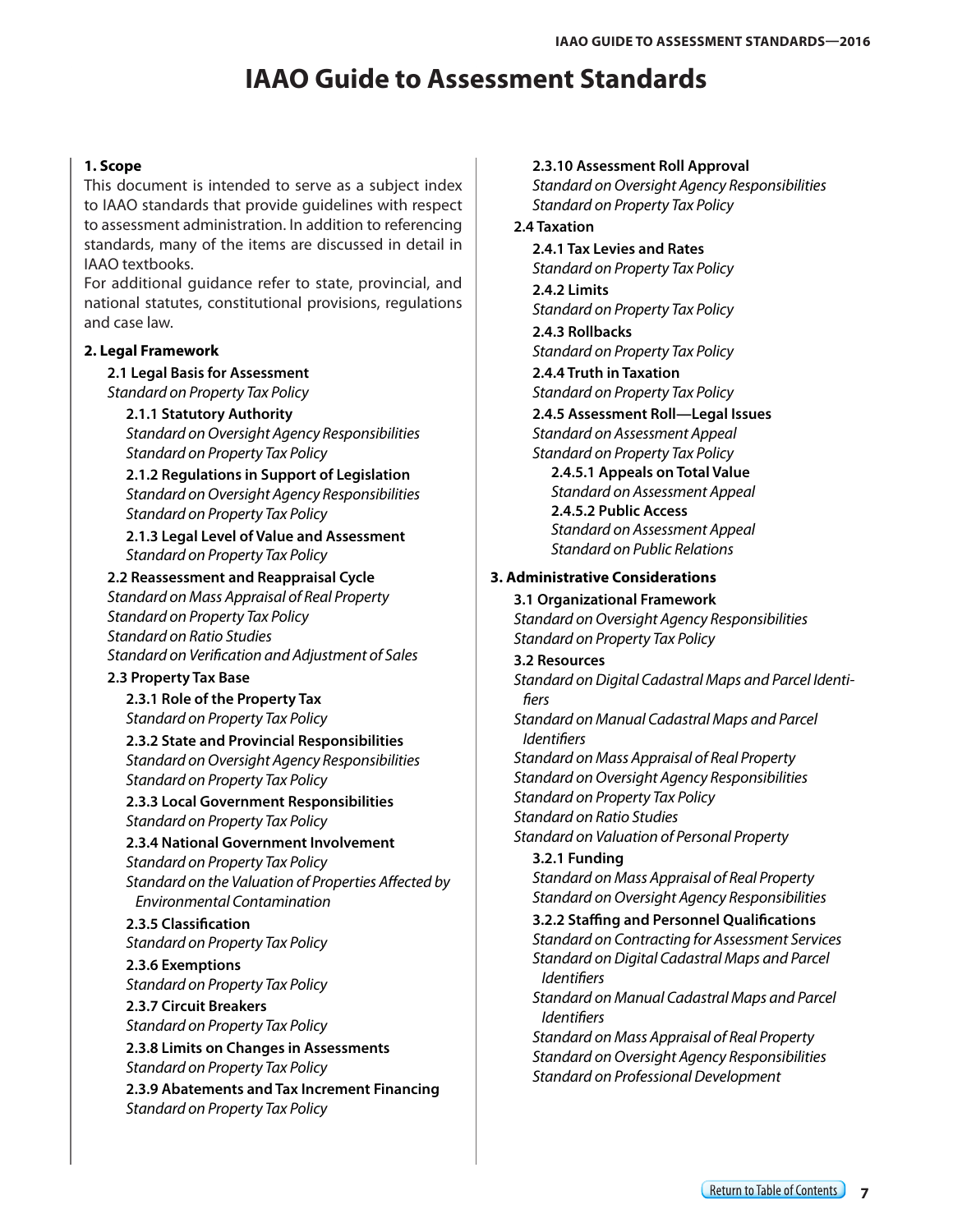#### <span id="page-7-0"></span>**IAAO GUIDE TO ASSESSMENT STANDARDS—2016**

#### **3.2.3 Computer Support**

*Standard on Contracting for Assessment Services Standard on Mass Appraisal of Real Property Standard on Oversight Agency Responsibilities*

#### **3.2.4 Office Facilities and Equipment**

*Standard on Digital Cadastral Maps and Parcel Identifiers*

*Standard on Manual Cadastral Maps and Parcel Identifiers*

#### **3.2.5 Office Supplies and Forms**  *Standard on Oversight Agency Responsibilities*

#### **3.3 Training, Education, and Certification**

#### **3.3.1 Training and Education**

*Standard on Contracting for Assessment Services Standard on Digital Cadastral Maps and Parcel Identifiers*

*Standard on Oversight Agency Responsibilities Standard on Professional Development Standard on Ratio Studies*

#### **3.3.2 Certification of Assessment Personnel**

*Standard on Contracting for Assessment Service Standard on Oversight Agency Responsibilities Standard on Professional Development*

#### **3.4 Legislation and Regulations**

*Standard on Oversight Agency Responsibilities Standard on Property Tax Policy*

#### **3.5 Progress and Production Reporting**

*Standard on Contracting for Assessment Services Standard on Mass Appraisal of Real Property Standard on Oversight Agency Responsibilities Standard on Verification and Adjustment of Sales*

#### **3.6 Security**

*Standard on Digital Cadastral Maps and Parcel Identifiers*

*Standard on Manual Cadastral Maps and Parcel Identifiers*

*Standard on Mass Appraisal of Real Property*

#### **4. Property Data Requirements**

#### **4.1 Deeds and Ownership Transfers**

*Standard on Automated Valuation Models (AVMs) Standard on Digital Cadastral Maps and Parcel Identifiers*

*Standard on Manual Cadastral Maps and Parcel Identifiers*

*Standard on Ratio Studies*

*Standard on Verification and Adjustment of Sales*

#### **4.2 Property Identification and Description**

*Standard on Automated Valuation Models (AVMs) Standard on Contracting for Assessment Services Standard on Digital Cadastral Maps and Parcel Identifiers*

*Standard on Manual Cadastral Maps and Parcel Identifiers*

*Standard on Verification and Adjustment of Sales*

#### **4.2.1 Cadastral Maps, Parcel Identification, and Geographic Information Systems**

*Standard on Automated Valuation Models Standard on Digital Cadastral Maps and Parcel Identifiers*

*Standard on Manual Cadastral Maps and Parcel Identifiers*

#### **4.2.2 Property Characteristics, Data Collection, and Data Entry**

*Standard on Assessment Appeal Standard on Automated Valuation Models (AVMs) Standard on Contracting for Assessment Services Standard on Mass Appraisal of Real Property Standard on Ratio Studies Standard on Verification and Adjustment of Sales*

#### **4.2.3 Sales Data, Screening, Processing, and Adjustment**

*Standard on Automated Valuation Models (AVMs) Standard on Mass Appraisal of Real Property Standard on Ratio Studies*

*Standard on Valuation of Personal Property Standard on Verification and Adjustment of Sales* 

#### **4.2.4 Income and Expense Data** *Standard on Mass Appraisal of Real Property*

**4.2.5 Building and Construction Costs** *Standard on Mass Appraisal of Real Property*

**4.2.6 Data Management** *Standard on Automated Valuation Models (AVMs) Standard on Mass Appraisal of Real Property*

#### **5. Real Property Appraisal**

**5.1 Collecting and Maintaining Property Data** *Standard on Mass Appraisal of Real Property*

**5.2 Frequency of Reappraisal** *Standard on Mass Appraisal of Real Property*

**5.3 Mass Appraisal and Automated Valuation Models** *Standard on Automated Valuation Models (AVMs) Standard on Mass Appraisal of Real Property*

#### **5.4 Cost Approach**

*Standard on Automated Valuation Models (AVMs) Standard on Mass Appraisal of Real Property Standard on the Valuation of Property Affected by Environmental Contamination*

**5.4.1 Estimating Land Value** *Standard on Automated Valuation Models (AVMs) Standard on Mass Appraisal of Real Property*

**5.4.2 Estimating Current Construction Costs** *Standard on Mass Appraisal of Real Property Standard on the Valuation of Property Affected by Environmental Contamination*

#### **5.4.3 Depreciation**

*Standard on Automated Valuation Models (AVMs) Standard on Mass Appraisal of Real Property Standard on the Valuation of Property Affected by Environmental Contamination*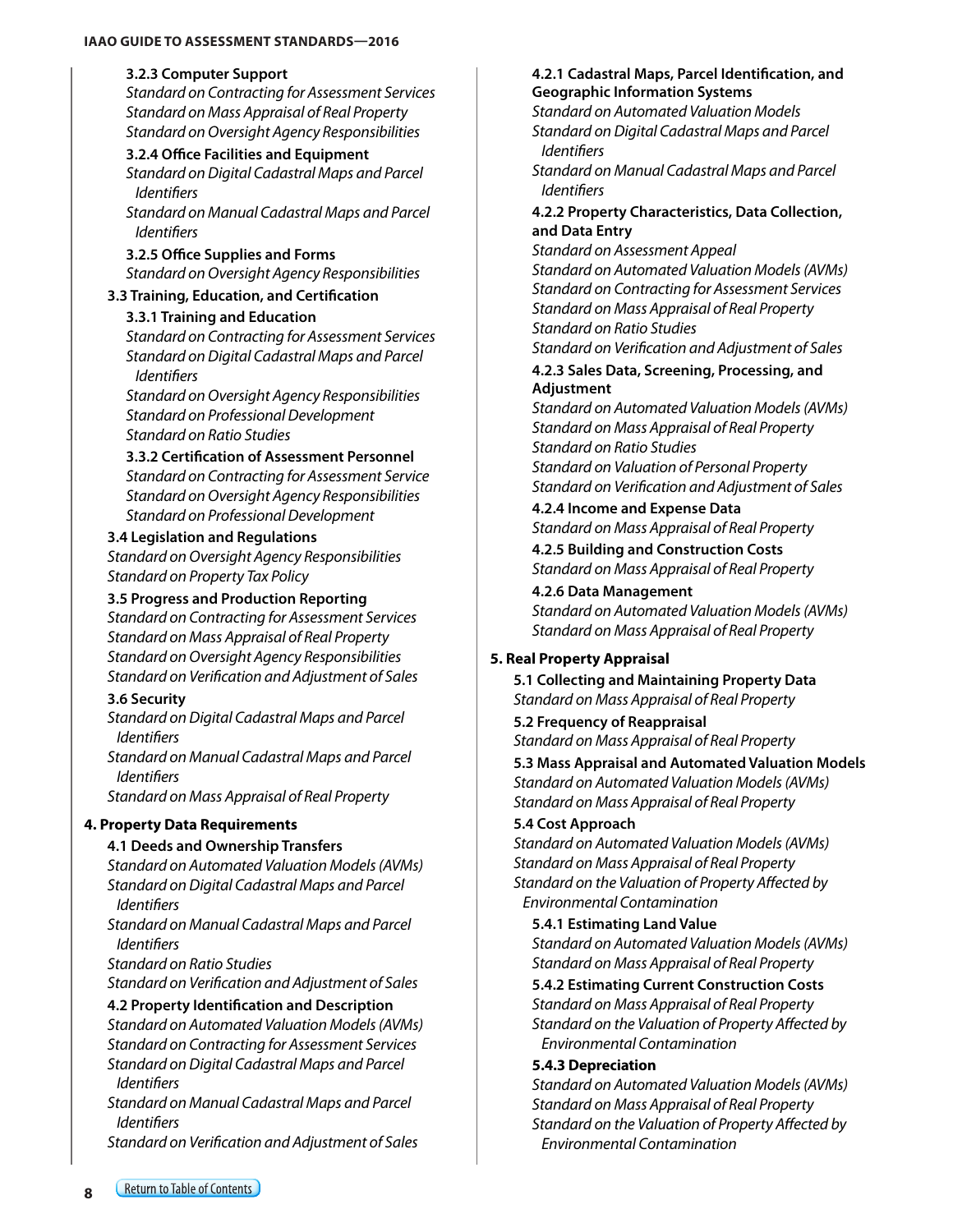#### <span id="page-8-0"></span>**5.5 Sales Comparison Approach**

*Standard on Automated Valuation Models (AVMs) Standard on Mass Appraisal of Real Property Standard on Verification and Adjustment of Sales*

#### **5.5.1 Sale Price Adjustments**

*Standard on Automated Valuation Models (AVMs) Standard on Ratio Studies Standard on Verification and Adjustment of Sales*

**5.5.2 Market Analysis and Stratification**

*Standard on Automated Valuation Models (AVMs) Standard on Mass Appraisal of Real Property Standard on Ratio Studies Standard on Verification and Adjustment of Sales*

#### **5.6 Income Approach**

*Standard on Automated Valuation Models (AVMs) Standard on Mass Appraisal of Real Property Standard on the Valuation of Property Affected by Environmental Contamination* 

*Standard on Verification and Adjustment of Sales* 

#### **5.6.1 Capitalization Techniques**

*Standard on Automated Valuation Models (AVMs) Standard on Mass Appraisal of Real Property Standard on Verification and Adjustment of Sales*

**5.6.2 Discount, Interest, and Equity Yield Rates** *Standard on Automated Valuation Models (AVMs) Standard on Mass Appraisal of Real Property*

#### **5.7 Land Valuation**

*Standard on Automated Valuation Models (AVMs) Standard on Mass Appraisal of Real Property Standard on Verification and Adjustment of Sales*

#### **5.7.1 Land Data Requirements**

*Standard on Digital Cadastral Maps and Parcel Identifiers*

*Standard on Manual Cadastral Maps and Parcel Identifiers*

*Standard on Mass Appraisal of Real Property Standard on Verification and Adjustment of Sales*

#### **5.7.2 Units of Comparison**

*Standard on Mass Appraisal of Real Property Standard on Verification and Adjustment of Sales*

**5.7.3 Land Valuation Methods** *Standard on Mass Appraisal of Real Property*

#### **5.8 Considerations by Property Type**

*Standard on Automated Valuation Models (AVMs) Standard on Mass Appraisal of Real Property Standard on Verification and Adjustment of Sales*

#### **5.8.1 Single-Family Residential**

*Standard on Automated Valuation Models (AVMs) Standard on Mass Appraisal of Real Property Standard on Verification and Adjustment of Sales*

#### **5.8.2 Multifamily Residential**

*Standard on Automated Valuation Models (AVMs) Standard on Mass Appraisal of Real Property*

*Standard on Verification and Adjustment of Sales*

**5.8.3 Manufactured Property**

*Standard on Automated Valuation Models (AVMs)*  **5.8.4 Commercial**

*Standard on Automated Valuation Models (AVMs) Standard on Mass Appraisal of Real Property Standard on Verification and Adjustment of Sales* **5.8.5 Industrial**

## *Standard on Automated Valuation Models (AVMs)*

*Standard on Mass Appraisal of Real Property Standard on Verification and Adjustment of Sales*

#### **5.8.6 Nonagricultural**

*Standard on Automated Valuation Models (AVMs) Standard on Mass Appraisal of Real Property Standard on Verification and Adjustment of Sales*

#### **5.8.7 Agricultural Land**

*Standard on Mass Appraisal of Real Property Standard on Verification and Adjustment of Sales*

#### **5.8.8 Special Purpose Property**

*Standard on Mass Appraisal of Real Property Standard on Oversight Agency Responsibilities Standard on Verification and Adjustment of Sales*

#### **5.8.9 Environmentally Contaminated Property**

*Standard on the Valuation of Properties Affected by Environmental Contamination Standard on Verification and Adjustment of Sales*

# **5.9 Value Reconciliation**

*Standard on Automated Valuation Models (AVMs) Standard on Mass Appraisal of Real Property*

#### **6. Personal Property Appraisal**

#### **6.1 Definition**

*Standard on Valuation of Personal Property*

**6.2 Discovery and Reporting of Taxable Property** *Standard on Ratio Studies Standard on Valuation of Personal Property*

### **6.2.1 Returns**

*Standard on Valuation of Personal Property*

### **6.2.2 Audits**

*Standard on Valuation of Personal Property*

#### **6.3 Valuation**

*Standard on Valuation of Personal Property*

**6.3.1 Trade Levels** *Standard on Valuation of Personal Property*

# **6.3.2 Approaches**

*Standard on Valuation of Personal Property* **6.3.3 Tangible**

# *Standard on Valuation of Personal Property*

**6.3.4 Intangible** *Standard on Valuation of Personal Property*

#### **6.4 Evaluating Performance** *Standard on Contracting for Assessment Services Standard on Ratio Studies*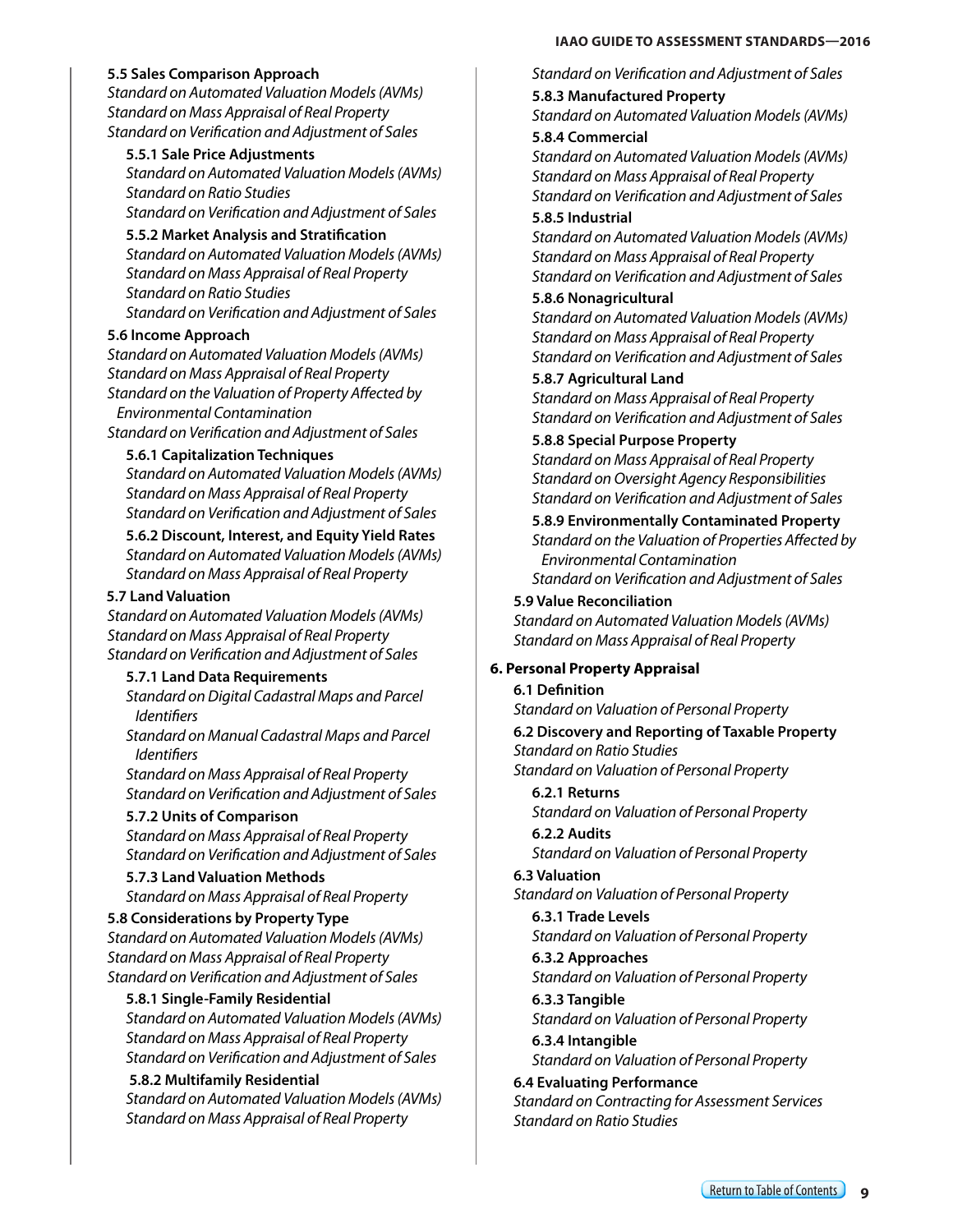#### <span id="page-9-0"></span>**IAAO GUIDE TO ASSESSMENT STANDARDS—2016**

#### **7. Assessment Tools**

#### **7.1 Standard Forms**

*Standard on Oversight Agency Responsibilities Standard on Verification and Adjustment of Sales*

**7.2 Manuals, Handbooks, and Guidelines** *Standard on Oversight Agency Responsibilities Standard on Verification and Adjustment of Sales*

#### **7.3 Software and Hardware for Computer-Assisted Mass Appraisal and Assessment Systems** *Standard on Mass Appraisal of Real Property Standard on Verification and Adjustment of Sales*

#### **7.4 Office Supplies and Equipment**

*Standard on Contracting for Assessment Services Standard on Digital Cadastral Maps and Parcel Identifiers*

*Standard on Manual Cadastral Maps and Parcel Identifiers*

*Standard on Mass Appraisal of Real Property*

#### **8. Management Procedures and Internal Controls**

#### **8.1 Organization and Staffing**

*Standard on Digital Cadastral Maps and Parcel Identifiers*

*Standard on Manual Cadastral Maps and Parcel Identifiers*

*Standard on Mass Appraisal of Real Property Standard on Oversight Agency Responsibilities Standard on Professional Development Standard on Property Tax Policy*

# **8.1.1 Analyzing Jobs and Work**

*Standard on Digital Cadastral Maps and Parcel Identifiers*

*Standard on Manual Cadastral Maps and Parcel Identifiers*

*Standard on Mass Appraisal of Real Property*

**8.1.2 Job Specifications** *Standard on Professional Development*

**8.2 Orientation, Training, and Development** *Standard on Professional Development*

**8.2.1 Determining Training Needs** *Standard on Professional Development*

**8.2.2 Training Methods** *Standard on Professional Development*

**8.2.3 Evaluation of Training** *Standard on Professional Development*

**8.2.4 Continuing Education** *Standard on Professional Development*

#### **8.2.5 Career Planning** *Standard on Professional Development*

**8.2.6 Professional Membership, Certification, and Designation** *Standard on Oversight Agency Responsibilities Standard on Professional Development*

**8.3 Assessment Accuracy Requirements** *Standard on Automated Valuation Models (AVMs)* *Standard on Contracting for Assessment Services Standard on Oversight Agency Responsibilities Standard on Ratio Studies*

#### **8.4 Technical and Professional Services**

*Standard on Contracting for Assessment Services Standard on Digital Cadastral Maps and Parcel Identifiers*

*Standard on Manual Cadastral Maps and Parcel Identifiers*

*Standard on Mass Appraisal of Real Property Standard on Property Tax Policy*

**8.4.1 Request for Proposal (RFP)** *Standard on Contracting for Assessment Services*

**8.4.2 Awarding of Contracts** *Standard on Contracting for Assessment Services* **8.4.3 Monitoring Contract Performance**

*Standard on Contracting for Assessment Services*

**8.4.4 Considerations by Type of Service** *Standard on Contracting for Assessment Services*

#### **8.5 Equalization**

*Standard on Oversight Agency Responsibilities Standard on Property Tax Policy Standard on Ratio Studies*

**8.5.1 Direct Equalization** *Standard on Property Tax Policy Standard on Ratio Studies*

**8.5.2 Indirect Equalization** *Standard on Property Tax Policy Standard on Ratio Studies*

#### **9. Valuation Review and Appeal Process**

#### **9.1Valuation Review**

*Standard on Automated Valuation Models (AVMs) Standard on Oversight Agency Responsibilities*

#### **9.1.1 Ratio Studies**

*Standard on Automated Valuation Models (AVMs) Standard on Contracting for Assessment Services Standard on Mass Appraisal of Real Property Standard on Oversight Agency Responsibilities Standard on Ratio Studies*

*Standard on Verification and Adjustment of Sales*

**9.1.2 Procedural/Performance Audits-Reviews** *Standard on Oversight Agency Responsibilities Standard on Ratio Studies*

#### **9.2 Assessment Appeal**

*Standard on Assessment Appeal Standard on Public Relations*

#### **9.3 Structure of the Recommended Appeal System**

**9.3.1 Locally Assessed Property** *Standard on Assessment Appeal* **9.3.2 Centrally Assessed Property**

*Standard on Assessment Appeal*

**9.4 Qualifications/Training of Appeal Board and Tribunal Officials** *Standard on Assessment Appeal*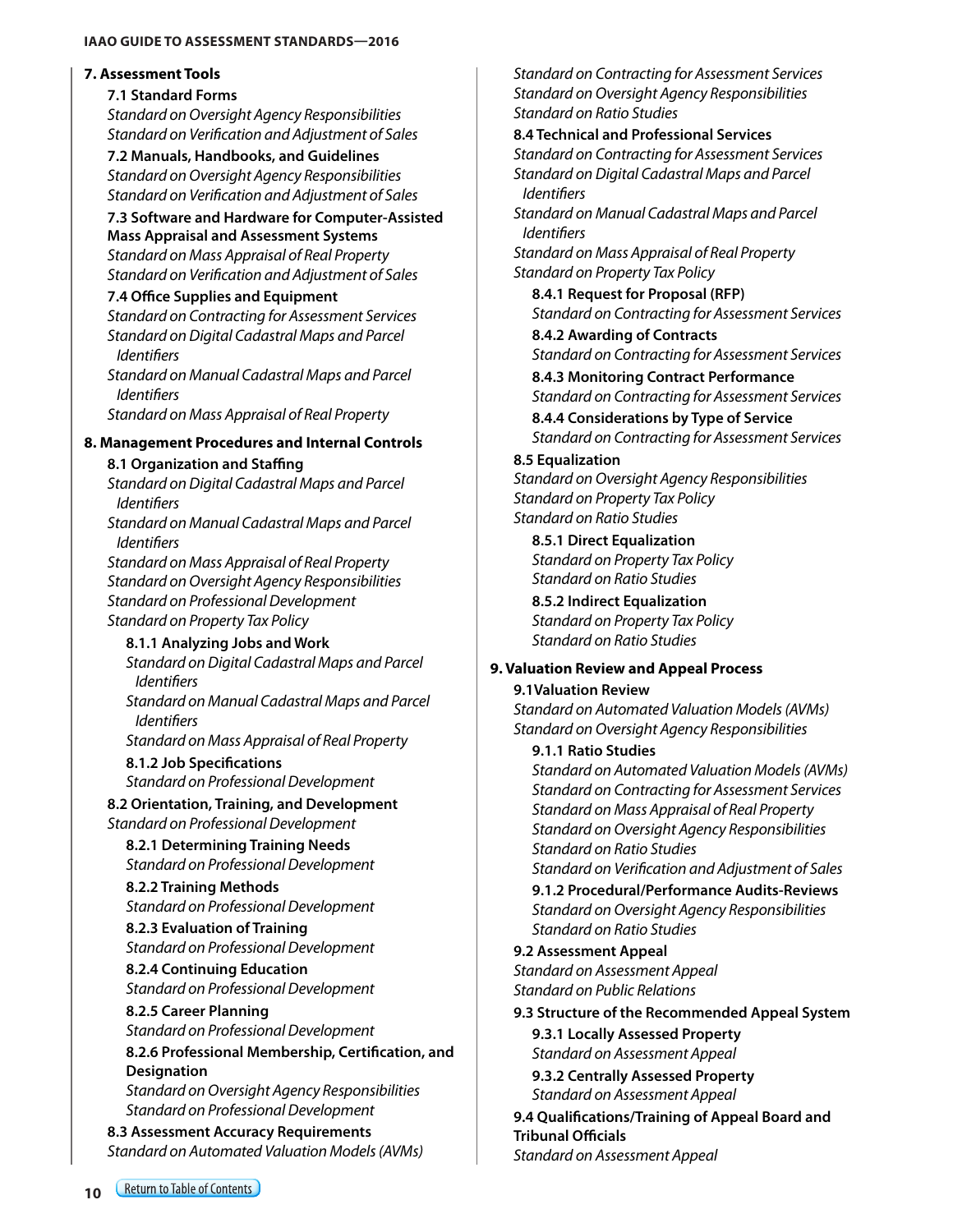#### **IAAO GUIDE TO ASSESSMENT STANDARDS—2016**

#### <span id="page-10-0"></span>**9.5 Notification of Appeals Process**

*Standard on Assessment Appeal Standard on Public Relations*

**9.6 Notice of Assessment**

*Standard on Assessment Appeal*

**9.7 The Appeal Hearing** *Standard on Assessment Appeal*

#### **10. Public Information, Communications, Relations**

**10.1 Developing a Public Relations Program** *Standard on Contracting for Assessment Services Standard on Oversight Agency Responsibilities Standard on Property Tax Policy Standard on Public Relations*

**10.2 Developing a Procedural Manual** *Standard on Contracting for Assessment Services Standard on Public Relations* 

**10.3 Public Records** *Standard on Public Relations*

#### **10.4 Communication Channels**

**10.4.1 Printed Information and Correspondence** *Standard on Public Relations*

**10.4.2 Media Contacts** *Standard on Public Relations*

**10.4.3 Speaking Engagements** *Standard on Public Relations*

**10.4.4 Internet Web Sites** *Standard on Public Relations*

**10.5 Contacts with other Public Officials** *Standard on Oversight Agency Responsibilities Standard on Public Relations*

**10.6 Appeals Process** *Standard on Assessment Appeals Standard on Public Relations*

#### **10.7 Public Education** *Standard on Environmental Contamination Standard on Public Relations*

#### **References**

IAAO. 2000. *Standard on professional development*. Kansas City, MO: IAAO.

IAAO. 2001. *Standard on assessment appeal*. Kansas City, MO: IAAO.

IAAO. 2001. *Standard on valuation of properties affected by environmental contamination*. Kansas City, MO: IAAO. IAAO. 2003. *Standard on automated valuation models (AVMs)*. Kansas City, MO: IAAO.

IAAO. 2004. *Standard on manual cadastral maps and parcel identifiers*. Kansas City, MO: IAAO.

IAAO. 2005. *Standard on valuation of personal property*. Kansas City, MO: IAAO.

IAAO. 2008. *Standard on contracting for assessment services*. Kansas City, MO: IAAO.

IAAO. 2010. *Standard on oversight agency responsibilities*. Kansas City, MO: IAAO.

IAAO. 2010. *Standard on property tax policy*. Kansas City, MO: IAAO.

IAAO. 2010. *Standard on ratio studies*. Kansas City, MO: IAAO.

IAAO. 2010. *Standard on verification and adjustment of sales*. Kansas City, MO: IAAO.

IAAO. 2011. *Standard on public relations*. Kansas City, MO: IAAO.

IAAO. 2012. *Guide to assessment standards*. Kansas City, MO: IAAO.

IAAO. 2012. *Standard on digital cadastral maps and parcel identifiers*. Kansas City, MO: IAAO.

IAAO. 2012. *Standard on mass appraisal of real property*. Kansas City, MO: IAAO.

#### **Suggested Reading**

Almy, R.., A. Dornfest, and D. Kenyon. 2008. *Fundamentals of tax policy*. Kansas City, MO: IAAO.

Eckert, J.K., R.J. Gloudemans, R.R. Almy, eds. 1990. *Property appraisal and assessment administration*. Chicago: IAAO.

Gloudemans, R., and R. Almy. 2011. *Fundamentals of mass appraisal*. Kansas City, MO: IAAO.

Gloudemans, R.J. 1999. *Mass appraisal of real property*. Chicago: IAAO.

Johnson, M.J., C. Bennett, S. Patterson, eds. 2003. *Assessment administration*. Kansas City, MO: IAAO.

Thimgan, G.E., ed. 2010 *Property assessment valuation*, 3rd ed. Kansas City, MO: IAAO.

The Appraisal Foundation. 2012. (updated annually). *Uniform standards of professional appraisal practice*. Washington, DC: The Appraisal Foundation.